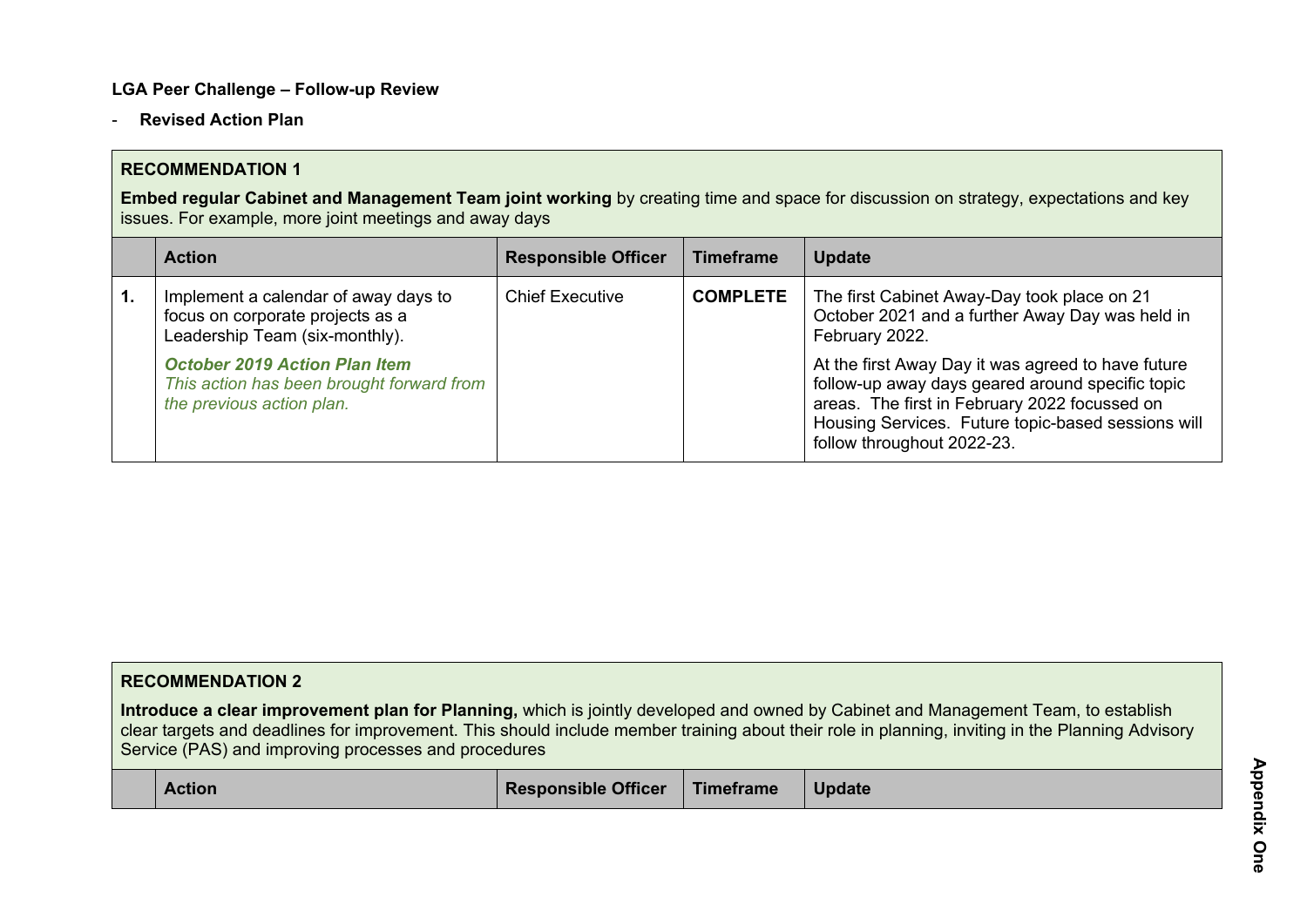**Introduce a clear improvement plan for Planning,** which is jointly developed and owned by Cabinet and Management Team, to establish clear targets and deadlines for improvement. This should include member training about their role in planning, inviting in the Planning Advisory Service (PAS) and improving processes and procedures

|    | <b>Action</b>                                                                                                                                                                                                                                                                                                                                                                                                                                                                                                                                    | <b>Responsible Officer</b>                                        | <b>Timeframe</b> | <b>Update</b>                                                                                                                                                                                                                                                                                                                                                                                                                                                                                                   |
|----|--------------------------------------------------------------------------------------------------------------------------------------------------------------------------------------------------------------------------------------------------------------------------------------------------------------------------------------------------------------------------------------------------------------------------------------------------------------------------------------------------------------------------------------------------|-------------------------------------------------------------------|------------------|-----------------------------------------------------------------------------------------------------------------------------------------------------------------------------------------------------------------------------------------------------------------------------------------------------------------------------------------------------------------------------------------------------------------------------------------------------------------------------------------------------------------|
| 2. | Develop a service improvement plan as<br>part of the internal business process<br>review process and include provisions for<br>subsequent monitoring and review.<br><b>October 2019 Action Plan Item</b><br>This action has been brought forward from<br>the previous action plan. This was<br>however further emphasised in the follow-<br>up review with the need to ensure that this<br>is seen as a strategic priority, ensuring<br>both senior management and the Cabinet<br>have responsibility for the overall<br><i>improvement plan</i> | <b>Director</b><br>(Environment) and<br>Deputy Chief<br>Executive | March 2022       | A draft Service Plan Improvement Plan has been<br>prepared and is being reviewed by the Director<br>(Environment) and Deputy Chief Executive.<br>Progress against the actions in the Plan will be<br>monitored on a monthly basis through the through 1<br>to 1 meetings between the Director (Environment)<br>and Deputy Chief Executive and the Assistant<br>Director (Planning) and also through the monthly<br>Planning Management Team Meetings involving the<br>senior managers within Planning Services. |
| 3. | Proceed with a Gateway Review of the<br>Local Plan as a matter of urgency, and<br>ensure completion of the Local Plan.<br><b>September 2021 Action Plan Item</b><br>This is a new action identified through the<br>follow-up review process                                                                                                                                                                                                                                                                                                      | <b>Director</b><br>(Environment) and<br>Deputy Chief<br>Executive | <b>COMPLETE</b>  | The Gateway Review of the Local Plan by the<br>Planning Advisory Service (PAS) has been<br>completed. The Local Plan timetable has had to be<br>rescheduled to take account of factors beyond the<br>control of GBC and progress is being made in<br>accordance with the revised timetable.                                                                                                                                                                                                                     |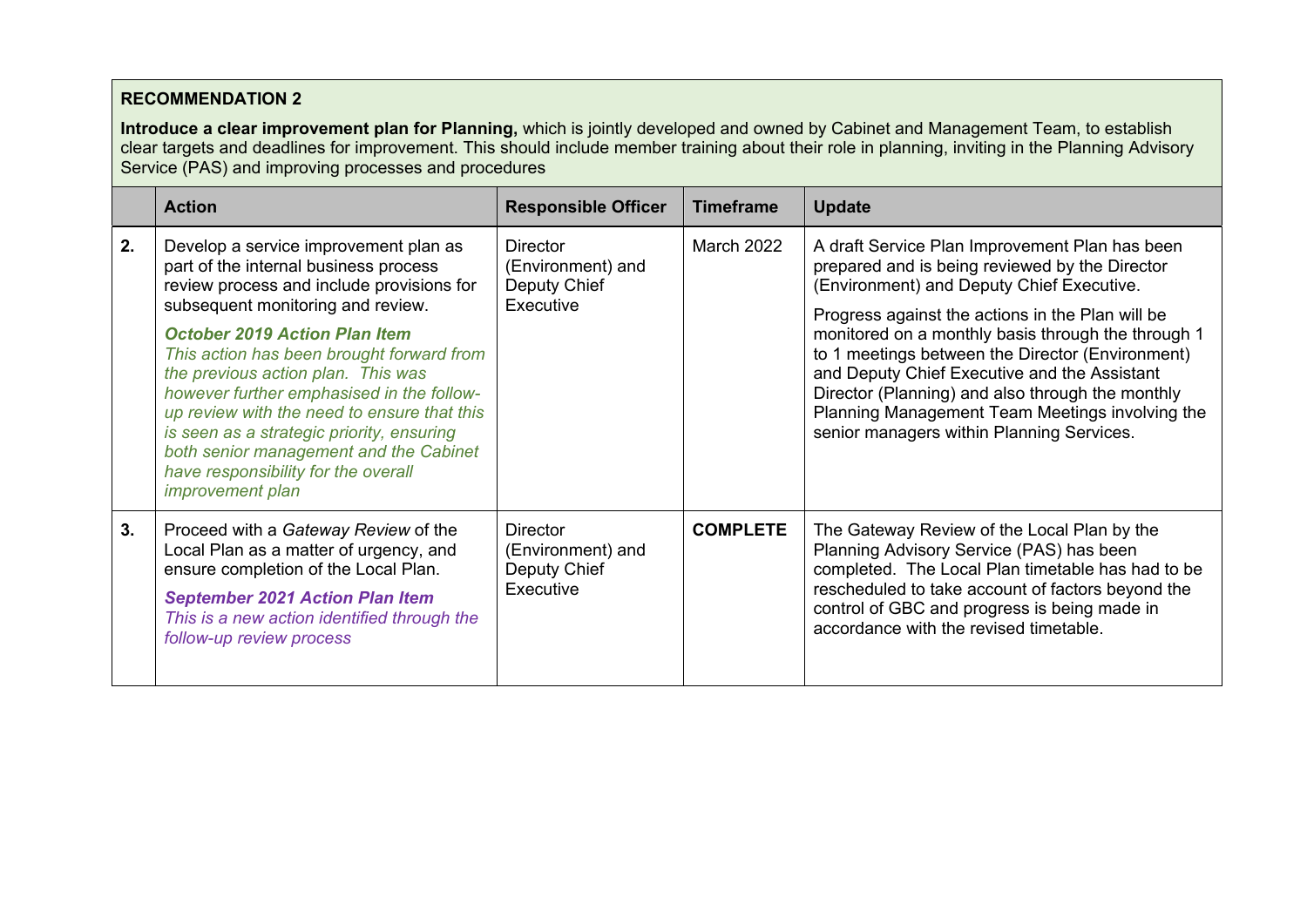**Develop greater partnership working.** Gravesham has been very self-sufficient, but to tackle some of the bigger issues it needs to develop greater partnership working to deliver on key priorities such as housing.

|    | <b>Action</b>                                                                                                                                                                                                                                                                                                                                                                                                                                                                                      | <b>Responsible Officer</b> | <b>Timeframe</b> | <b>Update</b>                                                                                                                                                                                                                                                                                                                                                                                                                                                                                                                       |
|----|----------------------------------------------------------------------------------------------------------------------------------------------------------------------------------------------------------------------------------------------------------------------------------------------------------------------------------------------------------------------------------------------------------------------------------------------------------------------------------------------------|----------------------------|------------------|-------------------------------------------------------------------------------------------------------------------------------------------------------------------------------------------------------------------------------------------------------------------------------------------------------------------------------------------------------------------------------------------------------------------------------------------------------------------------------------------------------------------------------------|
| 4. | Ensure a dedicated grants/bidding<br>resource is in place to assist the<br>progression of projects, both internally and<br>with partners, in terms of sourcing grant-<br>funding opportunities.<br><b>October 2019 Action Plan Item</b><br>This action has been brought forward from<br>the previous action plan.                                                                                                                                                                                  | <b>Chief Executive</b>     | <b>COMPLETE</b>  | The council recruited to the Funding Officer post in<br>August 2021. Since this time, the officer has been<br>supporting the council in delivering its initiatives in<br>response to the Economic Stimulus package<br>approved by council, in particular the Welcome Back<br>fund.                                                                                                                                                                                                                                                  |
| 5. | Implement an approach to ensure partners<br>are fully aware of the council's strategic<br>priorities and long-term plans, and ensure<br>they are fully engaged in the delivery of<br>council priorities wherever possible.<br><b>September 2021 Action Plan Item</b><br>Whilst not a specific recommendation<br>within the follow-um report, it was felt that<br>this was an area for further development<br>by the council and as such, a new action<br>has been included within the action plan. | <b>Chief Executive</b>     | <b>COMPLETE</b>  | The Chief Executive and Leader have put in place a<br>number of periodic meetings/ discussions with<br>strategic partners of the Council to ensure that those<br>partners are aligned with the Council's own priorities,<br>opportunities are maximised to promote the work<br>being undertaken by the Council and support is<br>sought where that is required to help move projects<br>forward. Notable examples of such strategic<br>partners are Homes England, Lower Thames<br>Crossing, and key developers within the Borough. |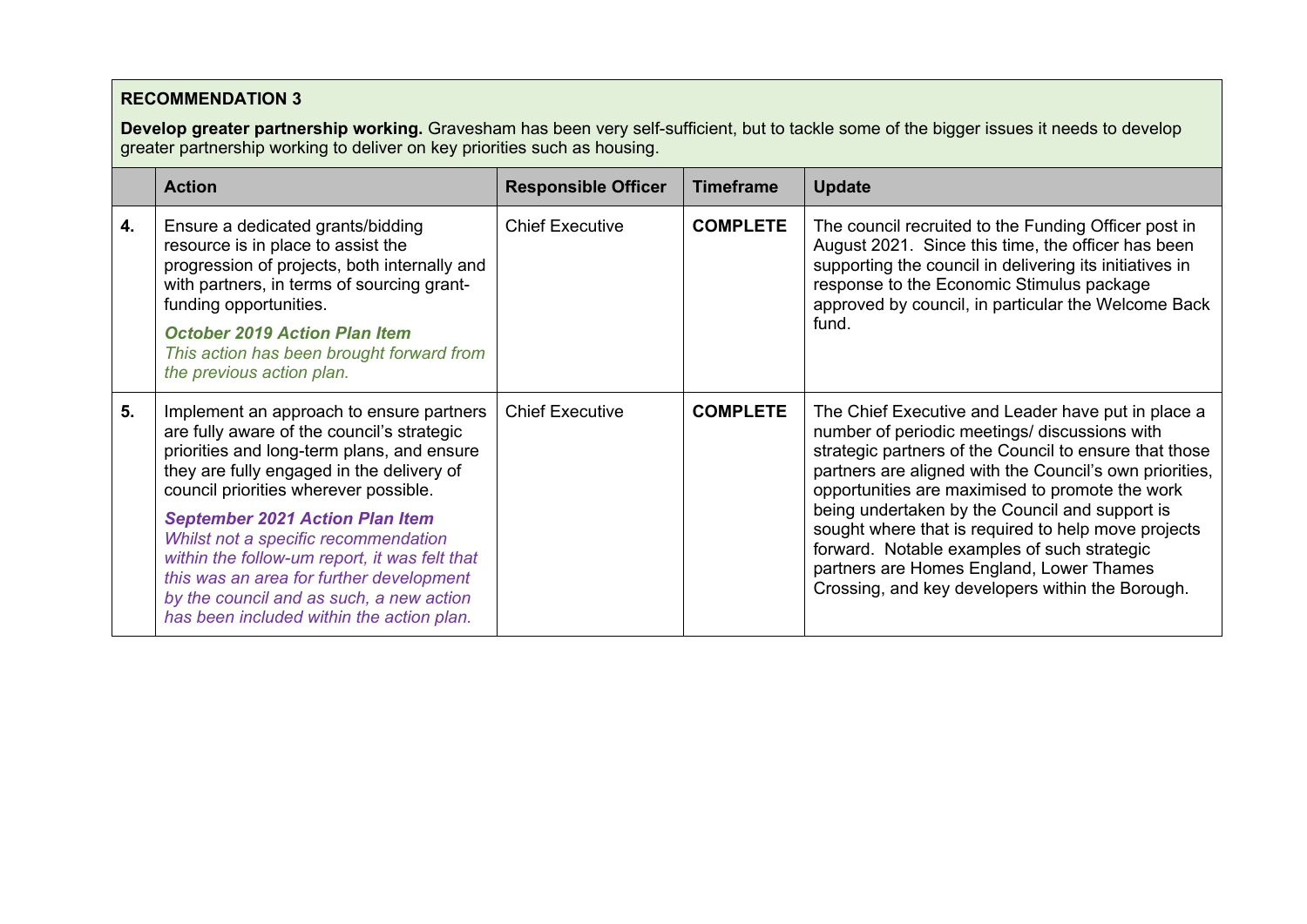**Seize on the cross-party consensus** on the need for the Council to be pro-active in relation to housing delivery in Gravesham, including putting its argument strongly to government

|    | <b>Action</b>                                                                                                                                                                                                                                                                                                                                                                                                                                                                                                                                                                                                                                                                                                                                  | <b>Responsible Officer</b>                                        | <b>Timeframe</b> | <b>Update</b>                                                                                                                                                                                                                                                                                                                                                                                                                                                                                                                                                                                                                                                            |
|----|------------------------------------------------------------------------------------------------------------------------------------------------------------------------------------------------------------------------------------------------------------------------------------------------------------------------------------------------------------------------------------------------------------------------------------------------------------------------------------------------------------------------------------------------------------------------------------------------------------------------------------------------------------------------------------------------------------------------------------------------|-------------------------------------------------------------------|------------------|--------------------------------------------------------------------------------------------------------------------------------------------------------------------------------------------------------------------------------------------------------------------------------------------------------------------------------------------------------------------------------------------------------------------------------------------------------------------------------------------------------------------------------------------------------------------------------------------------------------------------------------------------------------------------|
| 6. | Improved liaison with the Kent and<br>Medway Economic Partnership (KMEP),<br>and the South East Local Enterprise<br>Partnership (LEP) to ensure a stronger<br>focus on Gravesham and the growth areas<br>within Kent.<br><b>October 2019 Action Plan Item</b><br>This action has been brought forward from<br>the previous action plan. A piece of work<br>is underway to set the economic context of<br>Gravesham relative to the South East<br>Local Enterprise Partnership (SELEP) and<br>the Kent and Medway Economic<br>Partnership (KEMP). It is considered that<br>this piece of work will set the foundations<br>for Gravesham and the ability to leverage<br>greater funding and support for<br>Gravesham from relevant associations. | <b>Chief Executive</b><br><b>Director</b><br>(Communities)        | May 2022         | Economic Growth Strategy in place June 2020.<br>This work is underway and the Council has<br>commissioned a piece of work entitled "Making the<br>Case for Gravesham" which sets out the economic<br>and social demographic case for investment in<br>Gravesham by such bodies.<br>Information gleaned from that exercise has already<br>helped to support a successful LEP bid for funding<br>towards a new arts and cultural centre, and also an<br>unsuccessful bid for Levelling Up funding towards a<br>major Town Centre regeneration bid, however it is<br>hoped the learning from that process will improve<br>the Council's chances of success moving forwards. |
| 7. | Liaison with the Kent Developers Group to<br>forge stronger relationships with<br>developers across the county by hosting a<br>Group session and engaging with the<br>private sector.<br><b>October 2019 Action Plan Item</b><br>This action has been brought forward from<br>the previous action plan.                                                                                                                                                                                                                                                                                                                                                                                                                                        | <b>Director</b><br>(Environment) and<br>Deputy Chief<br>Executive | <b>COMPLETE</b>  | A meeting has been held with the Kent Housing &<br>Developers Group where GBC Officers had the main<br>agenda item. GBC's Planning and Regeneration<br>Plans were presented to KHDG and this has paved<br>the way for increased engagement and development<br>of stronger relationships with Developers and other<br>influential Regeneration bodies within and beyond<br>Kent.                                                                                                                                                                                                                                                                                          |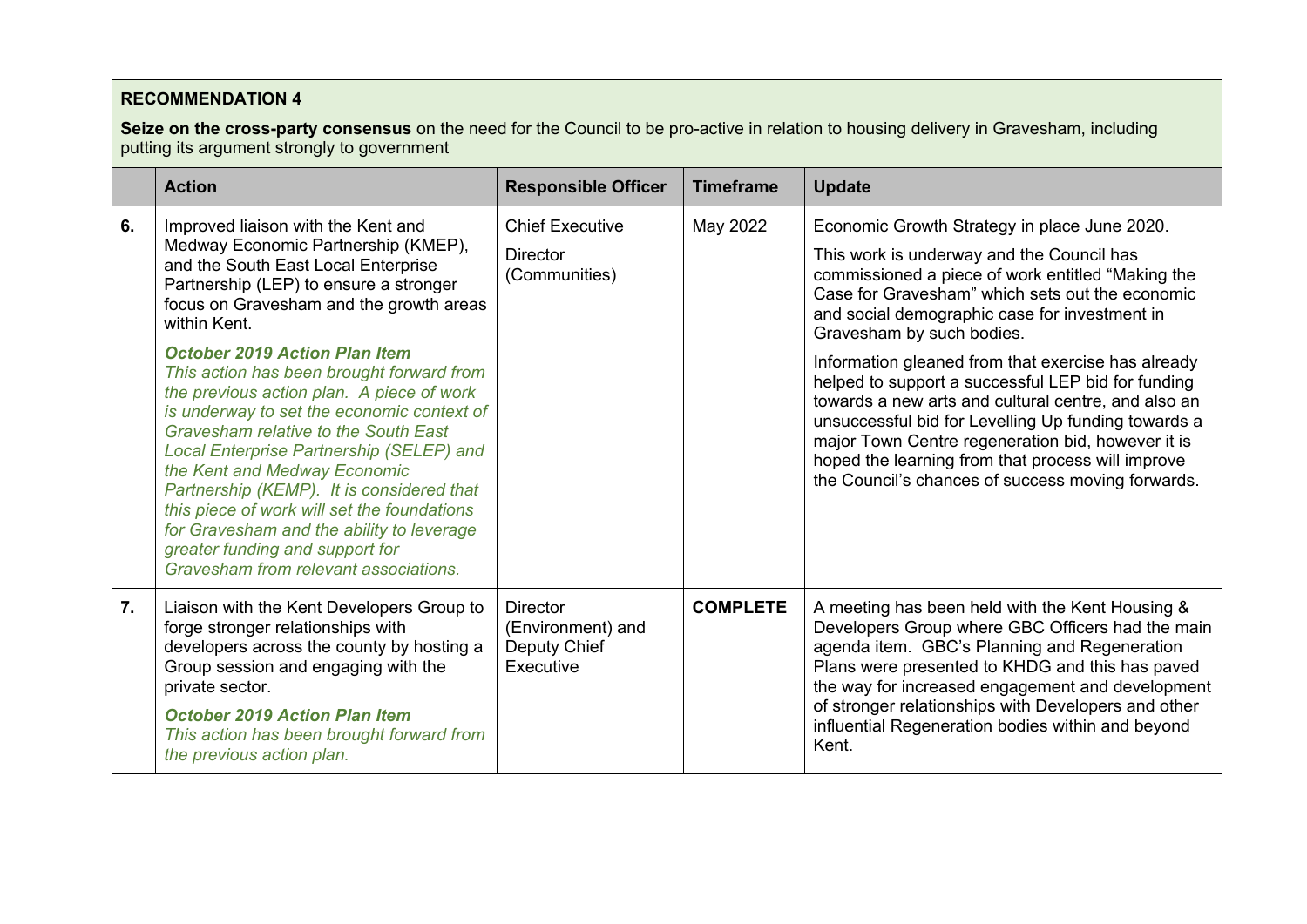**Seize on the cross-party consensus** on the need for the Council to be pro-active in relation to housing delivery in Gravesham, including putting its argument strongly to government

|    | <b>Action</b>                                                                                                                                                                                                                                                                                                                                           | <b>Responsible Officer</b>                                        | <b>Timeframe</b> | <b>Update</b>                                                                                                                                                                                                                                                                                                                                                                                                                                                                                                                                               |
|----|---------------------------------------------------------------------------------------------------------------------------------------------------------------------------------------------------------------------------------------------------------------------------------------------------------------------------------------------------------|-------------------------------------------------------------------|------------------|-------------------------------------------------------------------------------------------------------------------------------------------------------------------------------------------------------------------------------------------------------------------------------------------------------------------------------------------------------------------------------------------------------------------------------------------------------------------------------------------------------------------------------------------------------------|
| 8. | Consideration to be given the<br>implementation of a Strategic Planning<br>Forum to involve the Leader, Cabinet<br>Member, Opposition Leader and Chief<br>Executive to enable wider discussions on<br>specific issues as required.<br><b>September 2021 Action Plan Item</b><br>This is a new action identified through the<br>follow-up review process | <b>Director</b><br>(Environment) and<br>Deputy Chief<br>Executive | <b>COMPLETE</b>  | As a precursor to the creation of a Strategic<br>Planning Forum a series of meetings has been held<br>with key Members in relation to the delivery of the<br>Local Plan. These meetings have been well<br>received by Members and lay the foundations for the<br>proposed Forum. Details of how the Forum will<br>operate to be agreed with the Leader.                                                                                                                                                                                                     |
| 9. | Ensure all Members are briefed and<br>understand the risks associated with the<br>Local Plan, five-year land supply and<br>Housing Delivery test. Updates should be<br>provided on a regular basis.<br><b>September 2021 Action Plan Item</b><br>This is a new action identified through the<br>follow-up review process                                | <b>Director</b><br>(Environment) and<br>Deputy Chief<br>Executive | April 2022       | A series of meetings have been held with key<br>Members to keep them up to date with the risks<br>associated with the Local Plan and to provide an<br>update on progress. As well as the updates<br>provided via Your Borough, more frequent updates<br>on the Local Plan; five-year land, the Borough's<br>identified need, via the Government's standard<br>method, and associated risks will be provided to<br>Members through the Members Bulletin and, as<br>applicable, via committees such as the Strategic<br><b>Environment Cabinet Committee.</b> |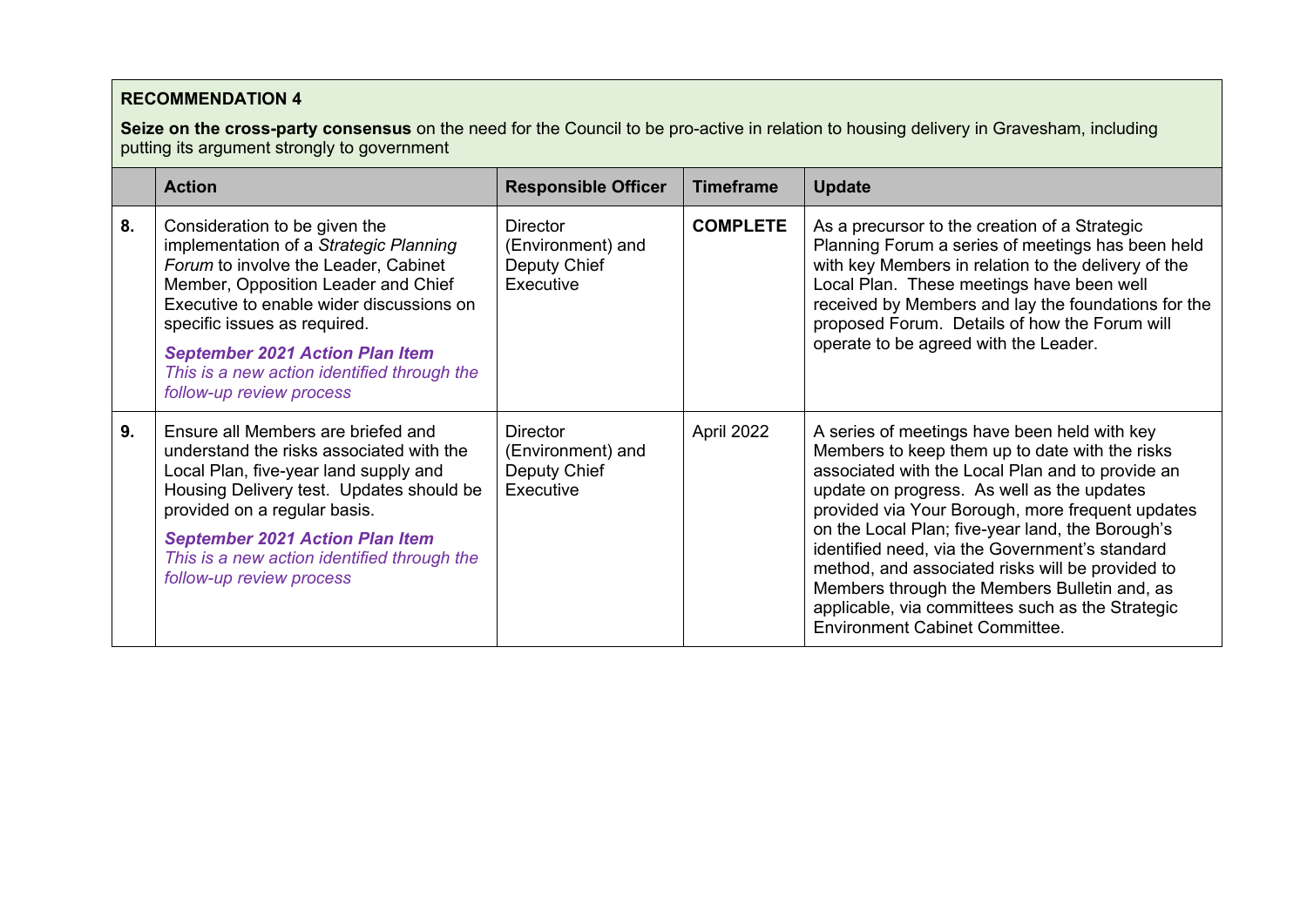**Be a spokesperson for the area.** The Council should put itself at the forefront of telling the story of Gravesham's proud history, vibrant and varied heritage – creating a local 'brand' to unlock development opportunities and investments.

|     | <b>Action</b>                                                                                                                                                                                                                                                                                                                                                                                                         | <b>Responsible Officer</b>       | <b>Timeframe</b>        | <b>Update</b>                                                                                                                                                     |
|-----|-----------------------------------------------------------------------------------------------------------------------------------------------------------------------------------------------------------------------------------------------------------------------------------------------------------------------------------------------------------------------------------------------------------------------|----------------------------------|-------------------------|-------------------------------------------------------------------------------------------------------------------------------------------------------------------|
| 10. | Develop closer link between the Economic<br>Development Team and the council's<br>Communications Team to ensure a 'brand'<br>for Gravesham is developed.                                                                                                                                                                                                                                                              | <b>Director</b><br>(Communities) | <b>December</b><br>2022 | A small group has been formed around the 'brand'<br>for Gravesham and a promotional film has been<br>commissioned which can be used for a number of<br>audiences. |
|     | <b>October 2019 Action Plan Item</b><br>This action has been brought forward from<br>the previous action plan. Work is<br>underway in order to establish a 'brand' for<br><b>Gravesham and the Communications</b><br>Team have been working with the<br><b>Economic Development Team to develop</b><br>a detailed communications plan, including<br>actions to promote the borough over the<br>forthcoming 12 months. |                                  |                         | The Communications team will also be working on<br>promotional literature to support the film going<br>forward.                                                   |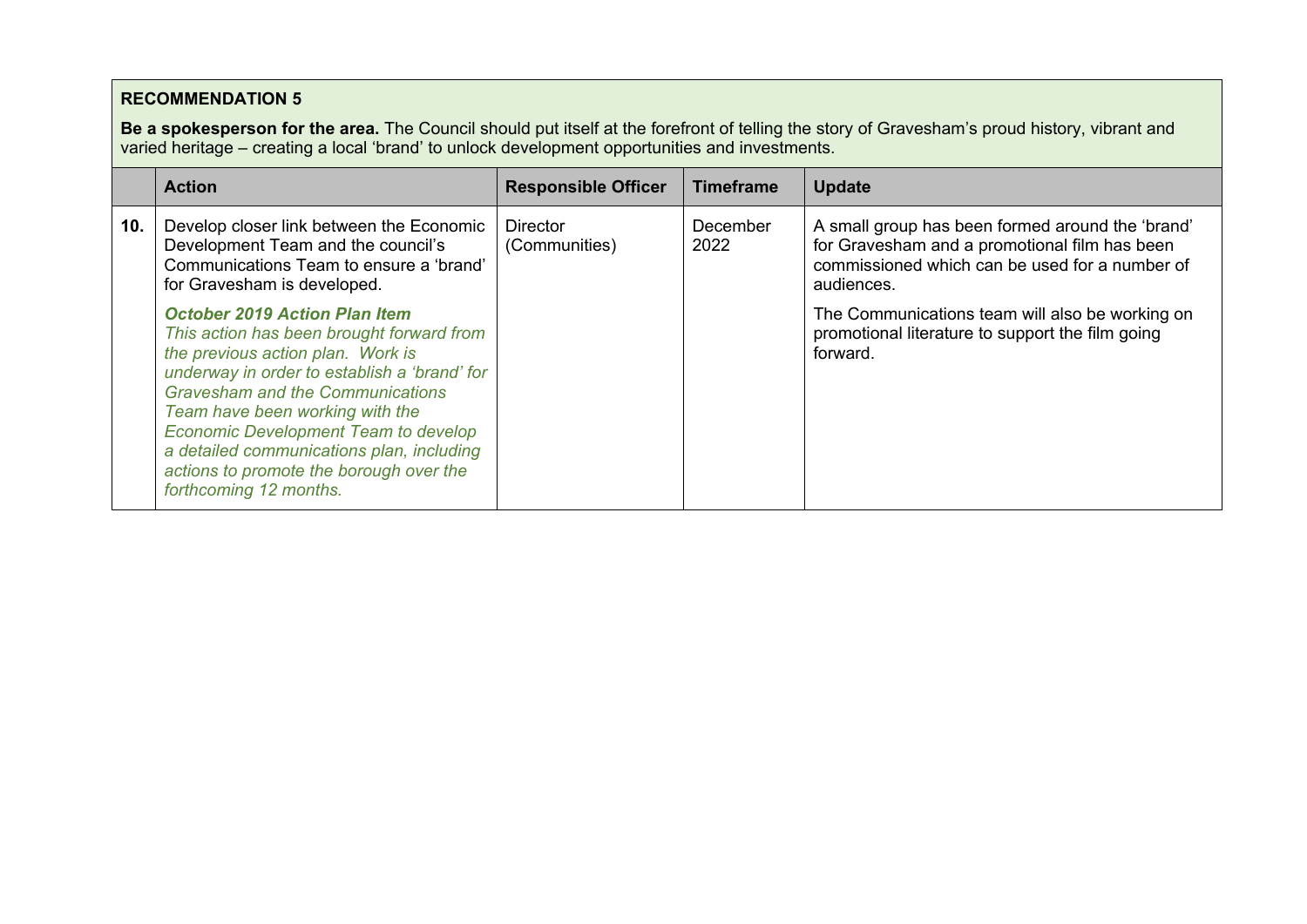**Be a spokesperson for the area.** The Council should put itself at the forefront of telling the story of Gravesham's proud history, vibrant and varied heritage – creating a local 'brand' to unlock development opportunities and investments.

|     | <b>Action</b>                                                                                                                                                                                                                                                                                                                                                                                                                                                                                                                                                                                                                                                                                        | <b>Responsible Officer</b>       | <b>Timeframe</b> | <b>Update</b>                                                                                                                                                                                                                                                                                                                                                                                                                                                                                                                                                                                                                                                                                                                                                                                                                                                                                                                                                                                                                                                                                                                   |
|-----|------------------------------------------------------------------------------------------------------------------------------------------------------------------------------------------------------------------------------------------------------------------------------------------------------------------------------------------------------------------------------------------------------------------------------------------------------------------------------------------------------------------------------------------------------------------------------------------------------------------------------------------------------------------------------------------------------|----------------------------------|------------------|---------------------------------------------------------------------------------------------------------------------------------------------------------------------------------------------------------------------------------------------------------------------------------------------------------------------------------------------------------------------------------------------------------------------------------------------------------------------------------------------------------------------------------------------------------------------------------------------------------------------------------------------------------------------------------------------------------------------------------------------------------------------------------------------------------------------------------------------------------------------------------------------------------------------------------------------------------------------------------------------------------------------------------------------------------------------------------------------------------------------------------|
| 11. | Build upon the work that is already being<br>done in the areas of history, culture and<br>tourism in the local area to boost the<br>economy during the recovery period by<br>ensuring this is communicated widely.<br><b>September 2021 Action Plan Item</b><br>Whilst not a specific recommendation<br>within the follow-up report, it was felt that<br>this was an area for further development<br>by the council and as such, a new action<br>has been included within the action plan.<br>The Communications team is working with<br>communities' colleagues to publicise<br>developments such as the St George's<br>Arts Hub, Estuary 2021, Fringe, etc and<br>publicising relevant strategies. | <b>Director</b><br>(Communities) | <b>COMPLETE</b>  | The Tourism and Heritage strategy includes the<br>following overall objectives:-<br>To encourage more days visits and longer stays<br>Increase the stock, quality and breadth of visitor<br>accommodation<br>Strengthen Gravesham's visitor offer through<br>supporting the opening of existing and new<br>visitor attractions and developing 'experiential'<br>tourism<br>Enable the programme of festivals and cultural<br>activity to appeal to visitors from beyond the<br>borough<br>To extend the effectiveness of Gravesham's<br>visitor information and promotion<br>Strengthen local partnerships working between<br>tourism and hospitality businesses and<br>organisations<br>Develop skills and work experience opportunities<br>within the local tourism and hospitality sector<br>Value and co-ordinate the expertise, archiving<br>and interpretation of Gravesham's heritage<br>towards a telling of Gravesham's story<br>It is intended that the Tourism and Heritage strategy<br>will complement the council's Arts and Cultural<br>Strategy and is consistent with the Council's<br>Corporate plan ambitions |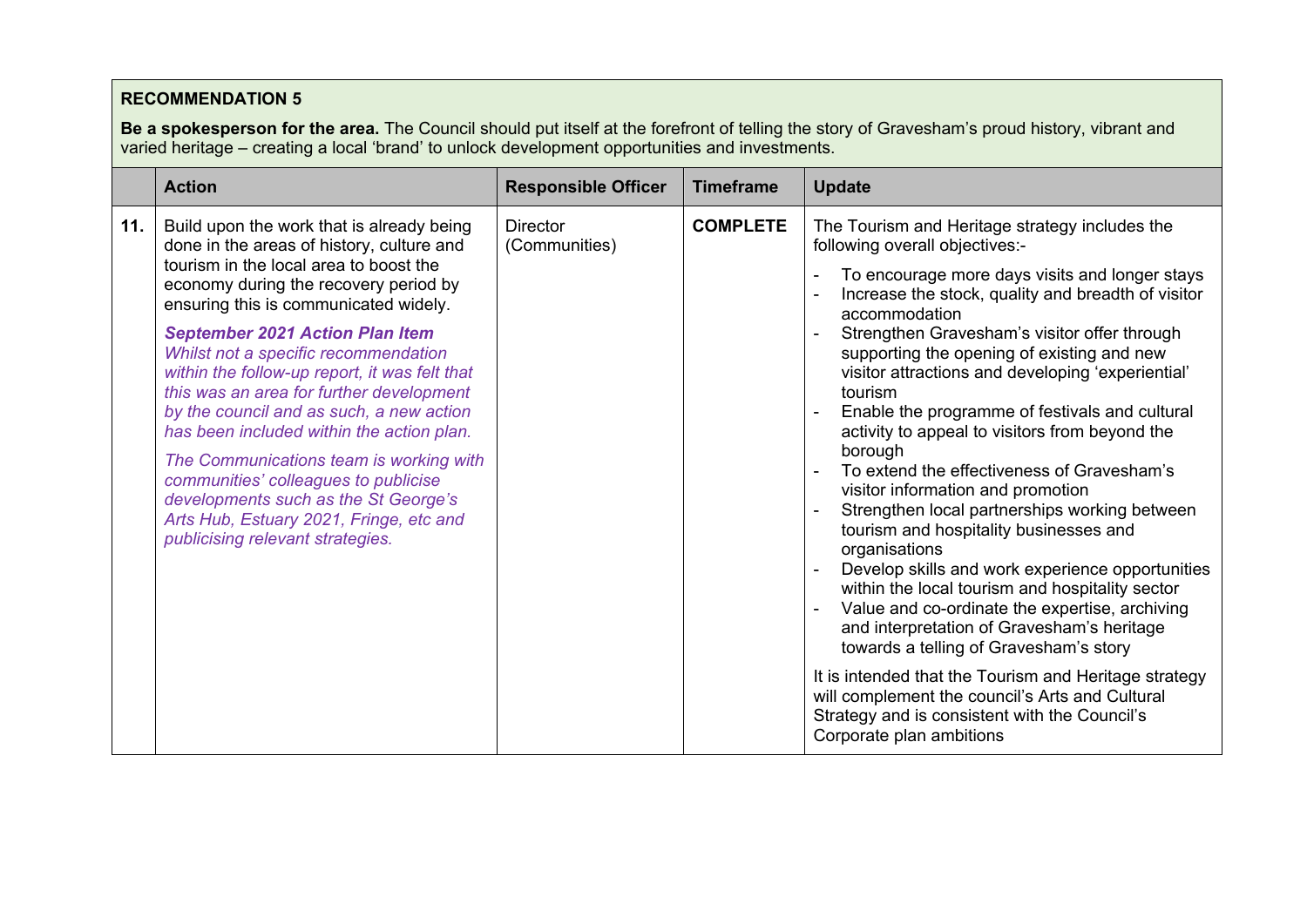**Develop an induction programme for the new Chief Executive**, which includes joint sessions delivered by the Leader and Chief Executive to cascade key information and expectations from the Corporate Plan to staff

#### **Update from the Peer Challenge Team:**

The team felt that the induction for the new Chief Executive went well and he has firmly and quickly established himself in this role. The Chief Executive is respected by partners, officers and Members of the Council and has as such, no further actions are required in his area.

### **RECOMMENDATION 7**

**Review council policy for flexible working arrangements** and ensure consistency of implementation. A synchronisation of the policies with the investment in the equipment to make this happen.

| 12.<br>April 2022<br>A Hybrid working policy pilot started on the 1 <sup>st</sup><br>Develop a consistent, corporate approach<br><b>Director</b><br>to flexible working for the council as a<br>(Communities)<br>the organisation to understand what works for the<br>whole in line with the action plan that has<br>been developed in response to the<br>authority whilst working to a new policy.<br>council's liP assessment, ensuring this is<br>At the moment all line managers are going through<br>communicated to all staff. A new agile<br>compulsory training around managing staff in this<br>working policy is required, with staff<br>way and some amendments to the pilot have been<br>engaged in the development of the policy.<br>necessary following recent government guidance<br>with regard to Home working. However, all the<br><b>October 2019 Action Plan Item</b><br>principles of the policy still apply.<br>This action has been brought forward from<br>the previous action plan, although this was<br>further emphasised in the follow-up<br>review. A new Agile working policy has<br>been developed and a pilot will commence | <b>Action</b>                            | <b>Responsible Officer</b> | <b>Timeframe</b> | <b>Update</b>                                     |
|-------------------------------------------------------------------------------------------------------------------------------------------------------------------------------------------------------------------------------------------------------------------------------------------------------------------------------------------------------------------------------------------------------------------------------------------------------------------------------------------------------------------------------------------------------------------------------------------------------------------------------------------------------------------------------------------------------------------------------------------------------------------------------------------------------------------------------------------------------------------------------------------------------------------------------------------------------------------------------------------------------------------------------------------------------------------------------------------------------------------------------------------------------------|------------------------------------------|----------------------------|------------------|---------------------------------------------------|
| end of March 2022.                                                                                                                                                                                                                                                                                                                                                                                                                                                                                                                                                                                                                                                                                                                                                                                                                                                                                                                                                                                                                                                                                                                                          | with effect from 1st October 2021 to the |                            |                  | November 2021 to the end of March 2022, to enable |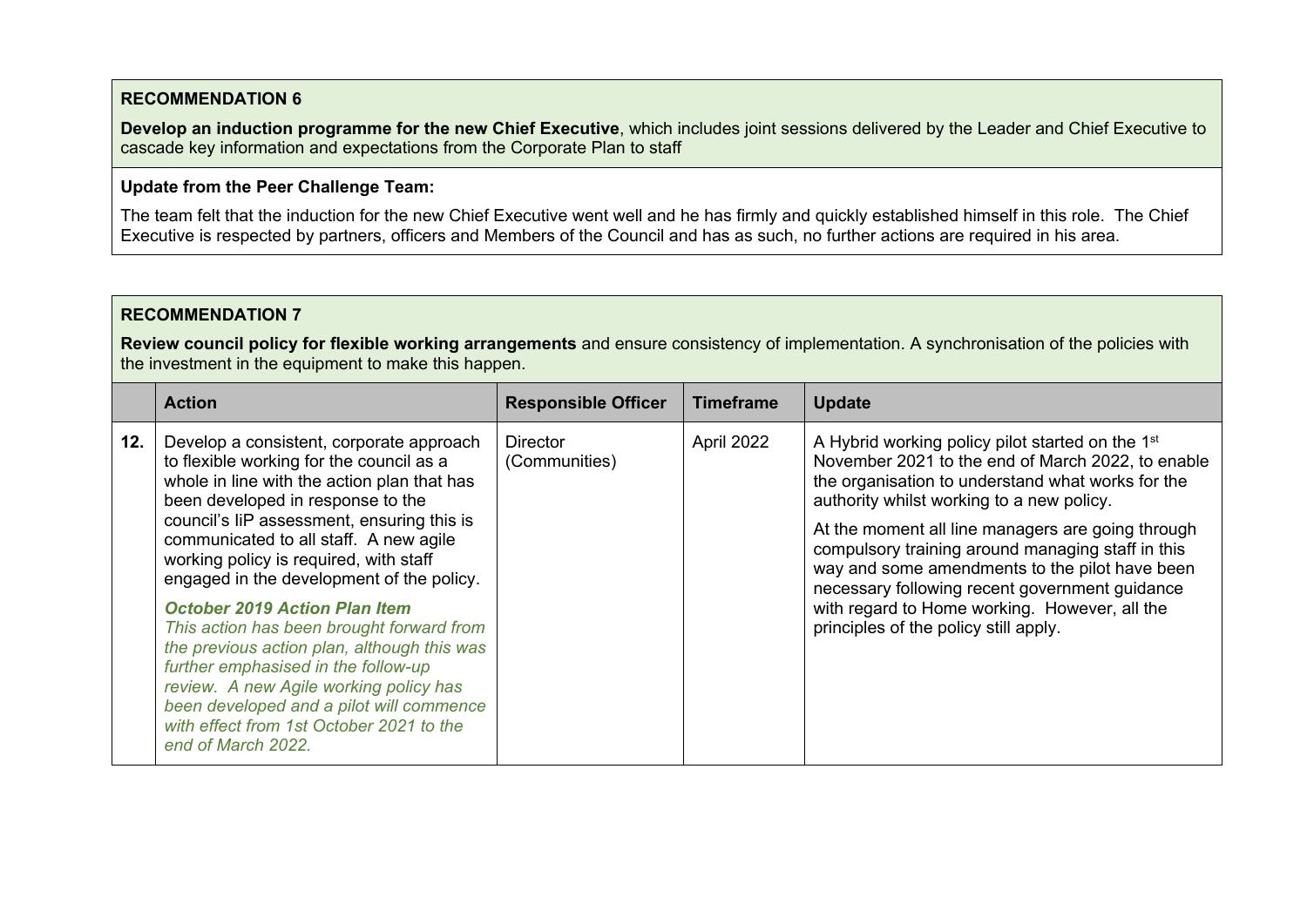**Review council policy for flexible working arrangements** and ensure consistency of implementation. A synchronisation of the policies with the investment in the equipment to make this happen.

|     | <b>Action</b>                                                                                                                                                                                                                                                                                                                                                            | <b>Responsible Officer</b>                                                               | <b>Timeframe</b>                                | <b>Update</b>                                                                                                                                                                                                                                                                                                                                                                                                                                                                     |
|-----|--------------------------------------------------------------------------------------------------------------------------------------------------------------------------------------------------------------------------------------------------------------------------------------------------------------------------------------------------------------------------|------------------------------------------------------------------------------------------|-------------------------------------------------|-----------------------------------------------------------------------------------------------------------------------------------------------------------------------------------------------------------------------------------------------------------------------------------------------------------------------------------------------------------------------------------------------------------------------------------------------------------------------------------|
| 13. | Undertake a review of current office space<br>requirements in order to determine if there<br>is the potential for reducing the number of<br>desks required and develop a more 'hot<br>desking' approach for the workplace.                                                                                                                                               | <b>Director</b><br>(Communities)                                                         | <b>COMPLETE</b>                                 | In preparation for the new Civic Centre, work has<br>taken place to establish the councils requirements<br>going forward with regard to office space in the new<br>Civic Building and our requirements during the<br>interim period.                                                                                                                                                                                                                                              |
|     | <b>October 2019 Action Plan Item</b><br>This action has been brought forward from<br>the previous action plan. Upon completion<br>of the Agile Working pilot, these proposals<br>will be progressed further and plans for the<br>new Civic Building will embrace the new<br>flexible working arrangements that the<br>council will have as an employer going<br>forward. |                                                                                          |                                                 |                                                                                                                                                                                                                                                                                                                                                                                                                                                                                   |
| 14. | Ensure that M365 is rolled out across the<br>council (officers and Members) as a<br>priority, and improve the council's<br>telephony system to support agile working<br>ensuring this is communicated to staff.                                                                                                                                                          | Director (Corporate<br>Services)<br><b>Assistant Director (IT</b><br>and Transformation) | <b>COMPLETE</b>                                 | The rollout of M365 has now been completed for<br>both officers and Members. Moving forward, there is<br>a need to review the policies and guidance<br>associated with the use of M365 to ensure a<br>consistent approach.                                                                                                                                                                                                                                                        |
|     | <b>September 2021 Action Plan Item</b><br>This is a new action identified through the<br>follow-up review process. Implementation<br>of Microsoft 365 across the origination and<br>the introduction of a new telephony system<br>have commenced.                                                                                                                        |                                                                                          | Telephony<br>$System - 23$<br><b>March 2022</b> | Work has progressed significantly on the new<br>telephony system. The project comprises of two<br>elements - Corporate Telephony and Contact<br>Centre. The setup, configuration, and user<br>acceptance testing of Corporate Telephony has<br>been completed. The setup and configuration of the<br>Contact Centre is in progress. Go live cannot take<br>place until both parts of the solution are in place and<br>the revised go live date has been set for 23 March<br>2022. |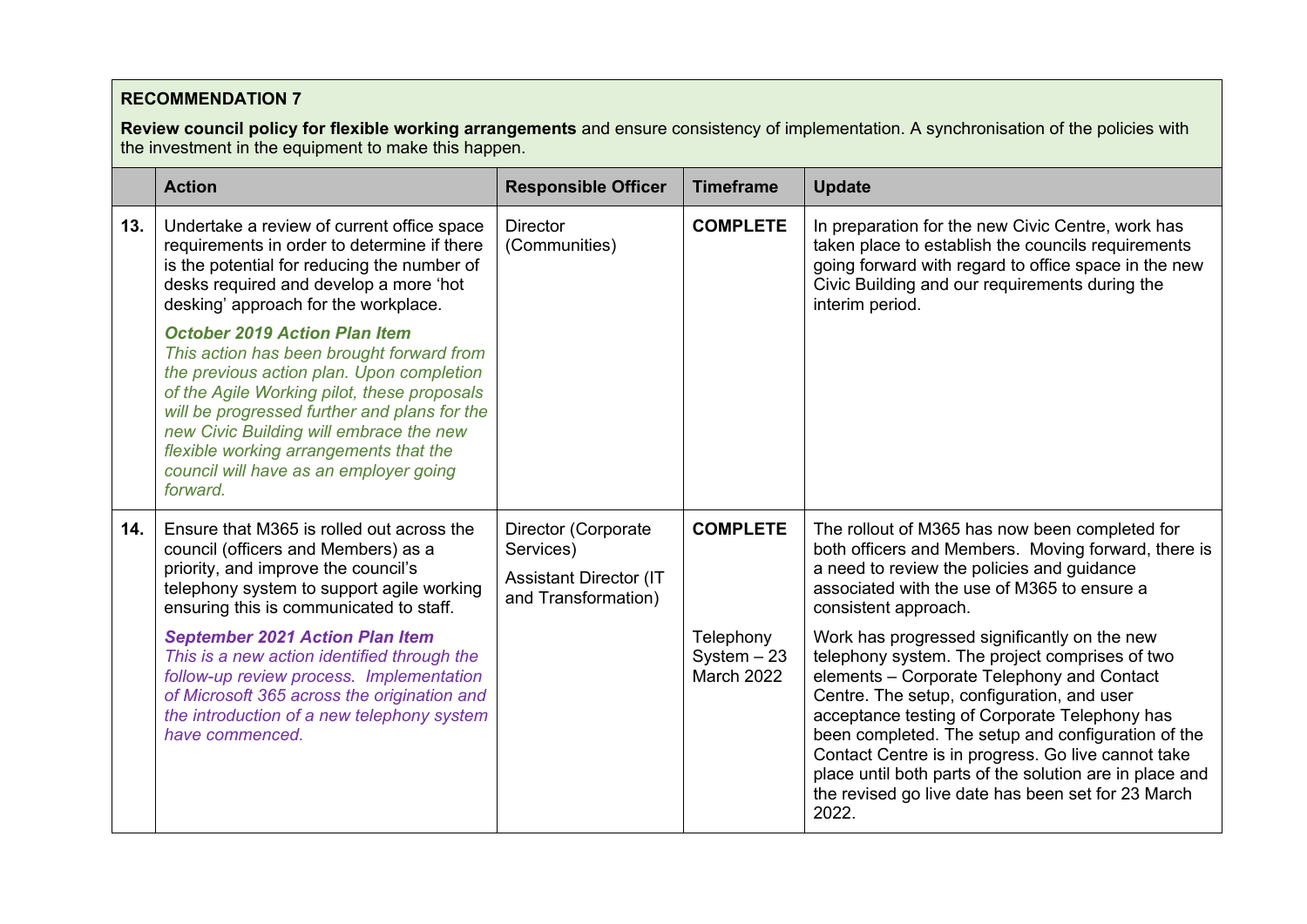**A more diverse workforce**. The Council has a strong programme of engagement initiatives with its diverse community but there is a need for the Council to reflect that diversity within its workforce

|     | <b>Action</b>                                                                                                                                                                                                                                                                                                                                                                                                                                                                                                | <b>Responsible Officer</b>       | <b>Timeframe</b> | <b>Update</b>                                                                                                                                                                                                                                                                                                                                                                                                                                                                                                   |
|-----|--------------------------------------------------------------------------------------------------------------------------------------------------------------------------------------------------------------------------------------------------------------------------------------------------------------------------------------------------------------------------------------------------------------------------------------------------------------------------------------------------------------|----------------------------------|------------------|-----------------------------------------------------------------------------------------------------------------------------------------------------------------------------------------------------------------------------------------------------------------------------------------------------------------------------------------------------------------------------------------------------------------------------------------------------------------------------------------------------------------|
| 15. | Explore the potential for introducing a<br>jobs/career fair to the borough to not only<br>open up the employment market across<br>the borough but also the council's specific<br>requirements to the community.<br><b>October 2019 Action Plan Item</b><br>This action has been brought forward from<br>the previous action plan. Due to the<br>pandemic, a jobs/career fair has not been<br>progressed and instead the council is<br>exploring other ways to give young people<br>future job opportunities. | <b>Director</b><br>(Communities) | <b>COMPLETE</b>  | The Economic Growth Strategy was agreed in June<br>2020 and actions being undertaken to link local<br>people with job opportunities.<br>At present a jobs/career fair to the borough is not<br>being progressed, but the council is currently in<br>discussions with the DWP about creating a Youth<br>Hub within the Civic Centre which will act as a one<br>stop shop for young people within the Borough who<br>are seeking work, along with other information<br>around housing, mental health support etc. |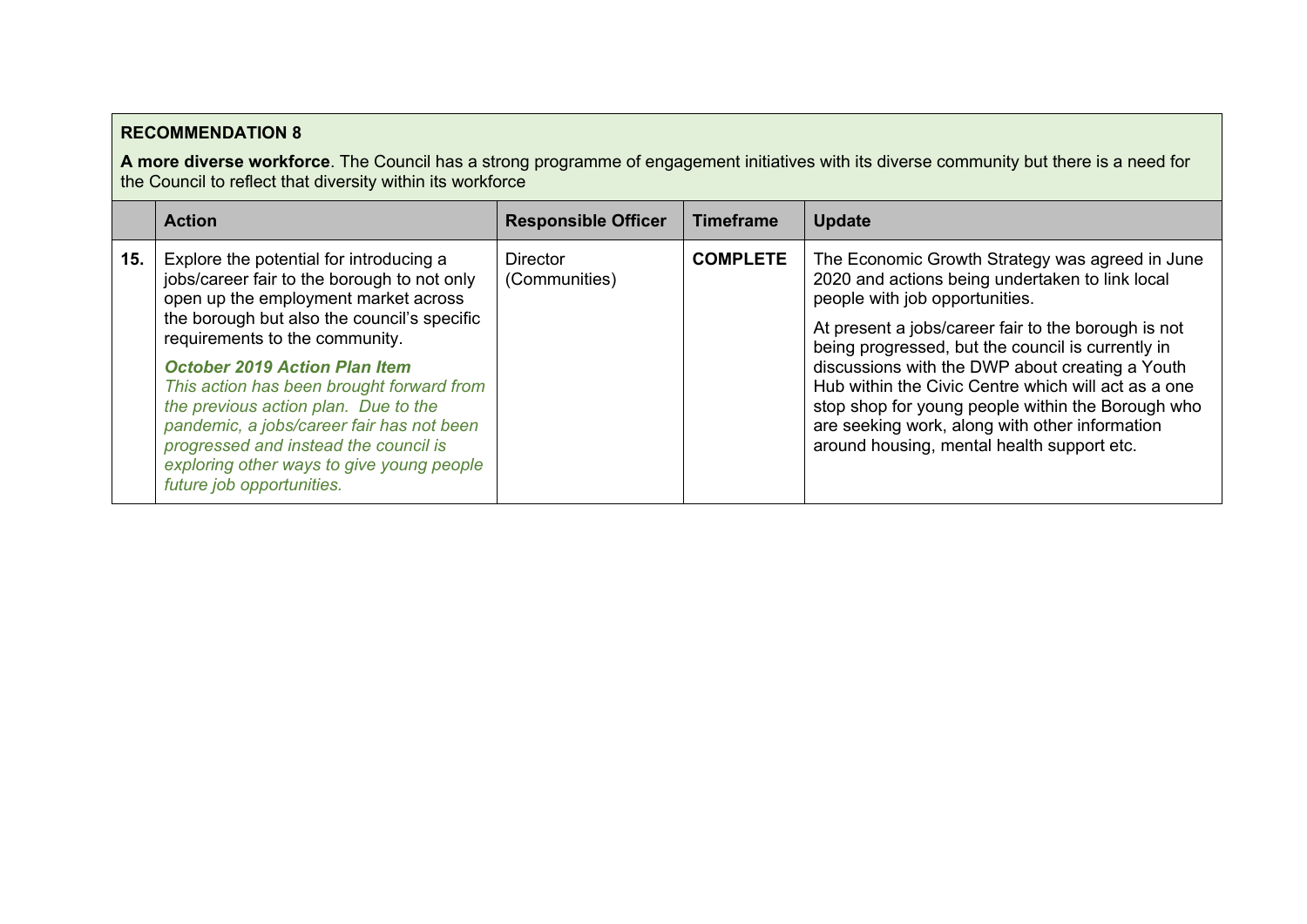**A more diverse workforce**. The Council has a strong programme of engagement initiatives with its diverse community but there is a need for the Council to reflect that diversity within its workforce

| <b>Action</b>                                                                                                                                                                                                                                                                                        | <b>Timeframe</b>                                                                                                                                                                                                                                                                                                                                                                                                                                                                                                                                                                                                                                                                                                                                                                                                                                   |
|------------------------------------------------------------------------------------------------------------------------------------------------------------------------------------------------------------------------------------------------------------------------------------------------------|----------------------------------------------------------------------------------------------------------------------------------------------------------------------------------------------------------------------------------------------------------------------------------------------------------------------------------------------------------------------------------------------------------------------------------------------------------------------------------------------------------------------------------------------------------------------------------------------------------------------------------------------------------------------------------------------------------------------------------------------------------------------------------------------------------------------------------------------------|
| <b>Responsible Officer</b>                                                                                                                                                                                                                                                                           | <b>Update</b>                                                                                                                                                                                                                                                                                                                                                                                                                                                                                                                                                                                                                                                                                                                                                                                                                                      |
| 16.<br>Review of person specification,<br><b>Director</b><br>apprenticeships and work experience<br>(Communities)<br>opportunities to ensure they are as<br>inclusive as possible.<br><b>October 2019 Action Plan Item</b><br>This action has been brought forward from<br>the previous action plan. | <b>COMPLETE</b><br>A Kickstart co-ordinator was appointed in August<br>and we currently have 19 Kickstart apprentices<br>within the council and our target of 30 Kickstart<br>apprentices will happen by the end of March 2022.<br>The Kickstart scheme is working well for the<br>apprentices and also for the council and one of the<br>apprentices has already achieved a permanent<br>position with the council. In addition, we also have<br>11 Apprentices working for the council.<br>We are reviewed our work experience offer and we<br>have opened up applications for 2022. The work<br>experience on offer will be a mixture of office based<br>experience, which will be spending time in a number<br>of departments and will also involve the students<br>completing a home based project to present at the<br>end of the experience |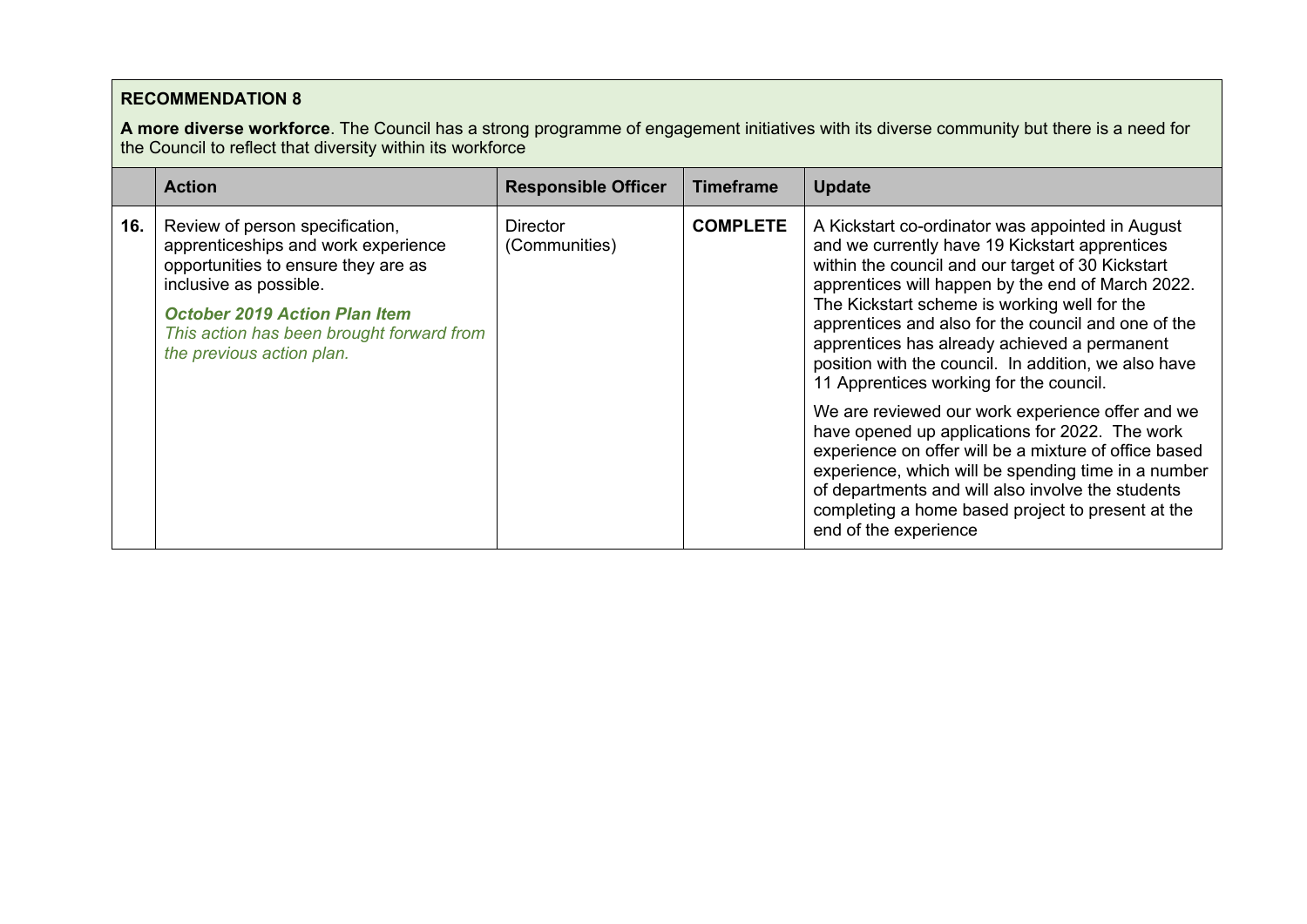**A more diverse workforce**. The Council has a strong programme of engagement initiatives with its diverse community but there is a need for the Council to reflect that diversity within its workforce

|     | <b>Action</b>                                                                                                                                                                                                                                                                                                                                                                                                                                                                                                                                                                                                                                       | <b>Responsible Officer</b>       | <b>Timeframe</b> | <b>Update</b>                                                                                                                                                                                                                                                                                                                                                                                                                                                             |
|-----|-----------------------------------------------------------------------------------------------------------------------------------------------------------------------------------------------------------------------------------------------------------------------------------------------------------------------------------------------------------------------------------------------------------------------------------------------------------------------------------------------------------------------------------------------------------------------------------------------------------------------------------------------------|----------------------------------|------------------|---------------------------------------------------------------------------------------------------------------------------------------------------------------------------------------------------------------------------------------------------------------------------------------------------------------------------------------------------------------------------------------------------------------------------------------------------------------------------|
| 17. | Ensure a corporate approach to ensuring<br>a diverse workforce both through<br>recruitment and retention processes but<br>also ensuring accurate and up-to-date<br>information on the workforce is held by<br>HR.<br><b>September 2021 Action Plan Item</b><br>Whilst not a specific recommendation<br>within the follow-up report, it was felt that<br>this was an area for further development<br>by the council and as such, a new action<br>has been included within the action plan.<br>The new GBC HR team will look to<br>improve the information that we currently<br>have in place and this work will be a high<br>priority going forward. | <b>Director</b><br>(Communities) | <b>COMPLETE</b>  | Monthly reports are now completed by HR based on<br>characteristics supplied on application forms, but it<br>should be noted that this is still not a mandatory<br>requirement by law, so candidates and new<br>employees are not required to give all information<br>and some people choose not to do so.<br>In addition, the council actively liaises with various<br>community groups/channels to flag up recruitment<br>opportunities to harder to reach communities. |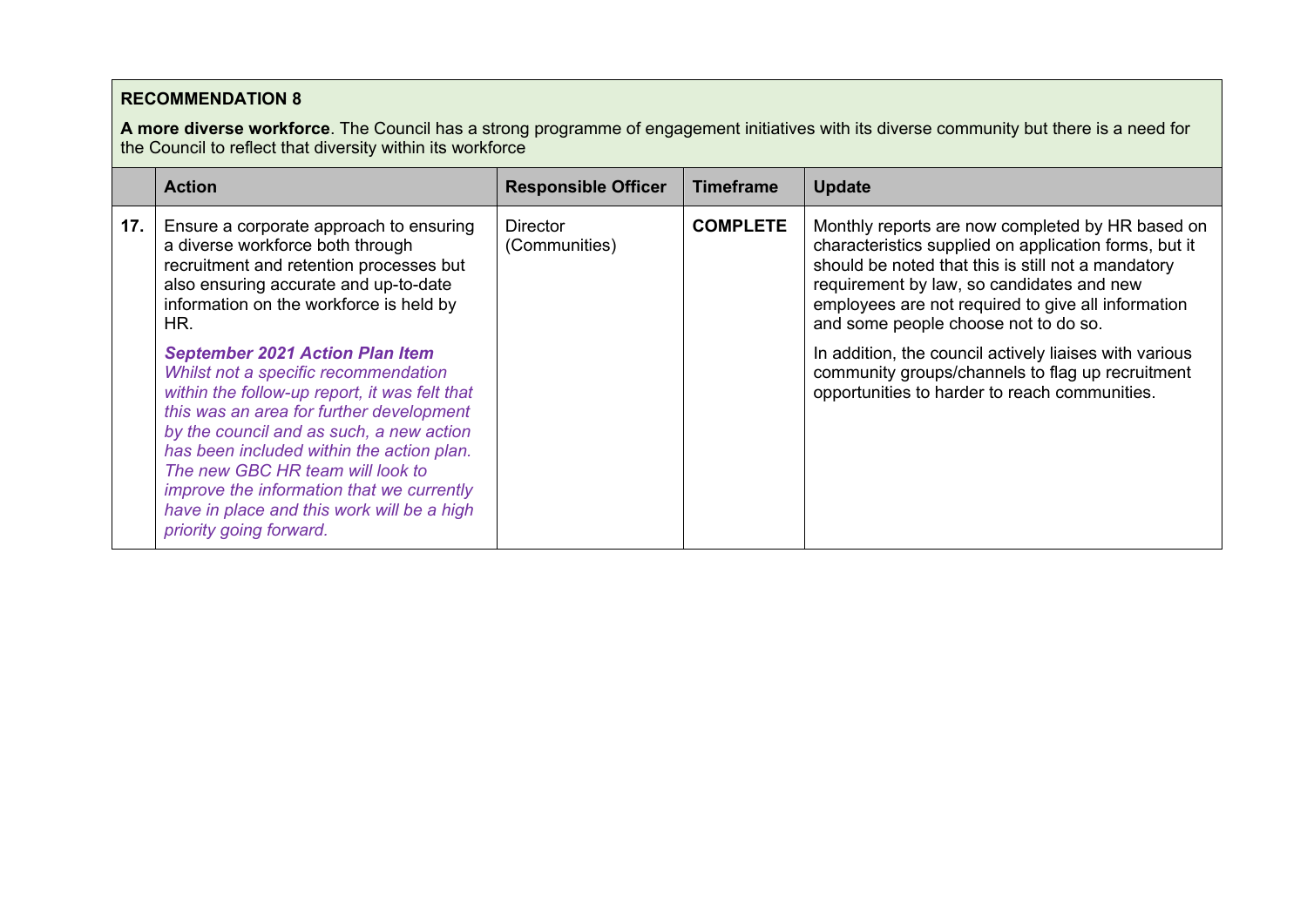**Communicate success more effectively**. Utilise expertise of new Communications Team to develop a corporate approach to communications that enables the Council to sell its success to the public, partners and staff more effectively

|     | <b>Action</b>                                                                                                                                                               | <b>Responsible Officer</b> | <b>Timeframe</b> | <b>Update</b>                                                                                                                                                                              |
|-----|-----------------------------------------------------------------------------------------------------------------------------------------------------------------------------|----------------------------|------------------|--------------------------------------------------------------------------------------------------------------------------------------------------------------------------------------------|
| 18. | Explore the inclusion of measurable<br>outcomes as part of the new<br>Communications Strategy, including<br>regular reporting on the KPIs.                                  | Communications<br>Manager  | <b>COMPLETE</b>  | The council's adopted Communications Strategy<br>includes a commitment to carry out evaluation of<br>communications campaigns, with regular reporting of<br>these to the portfolio holder. |
|     | <b>September 2021 Action Plan Item</b><br>Whilst not a specific recommendation<br>within the follow-up report, it was felt that<br>this was an area for further development |                            |                  | The Communications Manager has attended a<br>number of online webinars and reviewed other<br>online resources re best practice and methods for<br>measuring outcomes of campaigns, etc.    |
|     | by the council and as such, a new action<br>has been included within the action plan.                                                                                       |                            |                  | Future campaigns will be subject to regular or one<br>off measurement depending on their duration.                                                                                         |
|     | There is a commitment to the evaluation of<br>campaigns included in Communications<br>Strategy and these being implemented                                                  |                            |                  | Other members of the comms team will also be<br>asked to attend online courses/webinars etc. so the<br>knowledge required to measure campaigns is<br>shared across the team.               |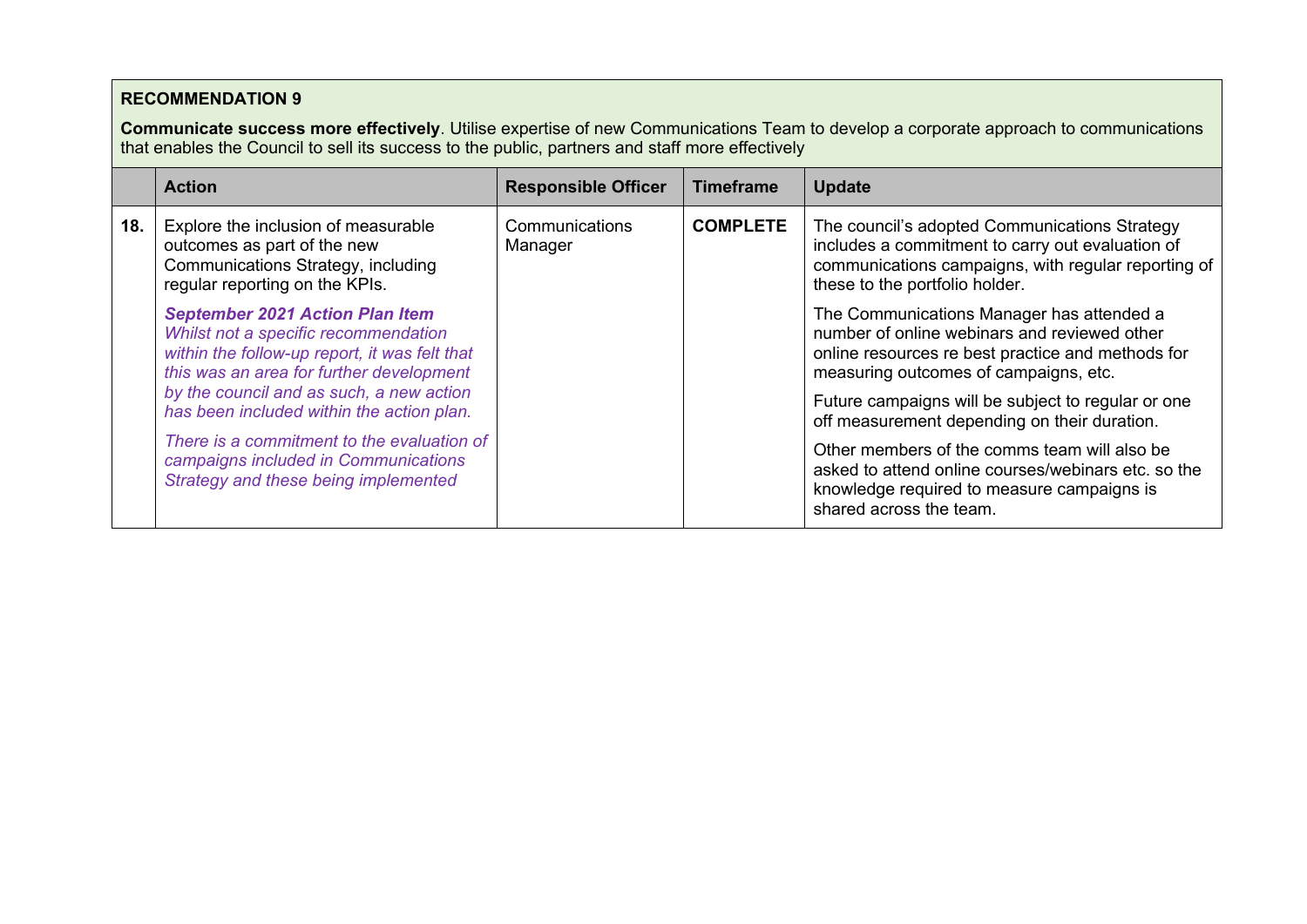**Communicate success more effectively**. Utilise expertise of new Communications Team to develop a corporate approach to communications that enables the Council to sell its success to the public, partners and staff more effectively

|     | <b>Action</b>                                                                                                                                                                                                                                                                                                                                                                                                                                                                                                                                                                                                                                   | <b>Responsible Officer</b> | <b>Timeframe</b> | <b>Update</b>                                                                                                                                                                                                                                                                                                                                                                                                                                                                                                                                                                                                                                                                                                                                                                                                                                                                                                                                                                                                                                                       |
|-----|-------------------------------------------------------------------------------------------------------------------------------------------------------------------------------------------------------------------------------------------------------------------------------------------------------------------------------------------------------------------------------------------------------------------------------------------------------------------------------------------------------------------------------------------------------------------------------------------------------------------------------------------------|----------------------------|------------------|---------------------------------------------------------------------------------------------------------------------------------------------------------------------------------------------------------------------------------------------------------------------------------------------------------------------------------------------------------------------------------------------------------------------------------------------------------------------------------------------------------------------------------------------------------------------------------------------------------------------------------------------------------------------------------------------------------------------------------------------------------------------------------------------------------------------------------------------------------------------------------------------------------------------------------------------------------------------------------------------------------------------------------------------------------------------|
| 19. | Implement a process to enable a clear<br>feedback loop so that information from the<br>frontline reaches seniors management in a<br>timely manner.<br><b>September 2021 Action Plan Item</b><br>Whilst not a specific recommendation<br>within the follow-up report, it was felt that<br>this was an area for further development<br>by the council and as such, a new action<br>has been included within the action plan.<br>Working with colleagues in digital and HR,<br>the Communications Manager is<br>undertaking a review of the council's<br>internal communications. This action point<br>will be incorporated as part of that review | Communications<br>Manager  | Spring 2022      | This is being considered as part of a review of the<br>council's internal communications.<br>The Communications Manager is working with<br>colleagues in the Digital Team on a review of and<br>updating of the council's intranet site to ensure it is<br>fit for purpose and can be used for two-way<br>communication. The intranet site is likely to be<br>updated following the relaunch of the council's<br>corporate website.<br>Digital noticeboards have been installed in mess<br>areas at Brookvale depot to share messages<br>relevant to frontline staff and to highlight avenues for<br>feeding information back up the chain to managers.<br>Commissioning is taking place and the screens will<br>be live by the end of March 2022.<br>The staff suggestion scheme is being refreshed and<br>relaunched, including measures to feedback to staff<br>on whether or not suggestions have been accepted<br>and progress on implementation if they have. This<br>will include suggestion boxes for use by staff without<br>access to the intranet/email. |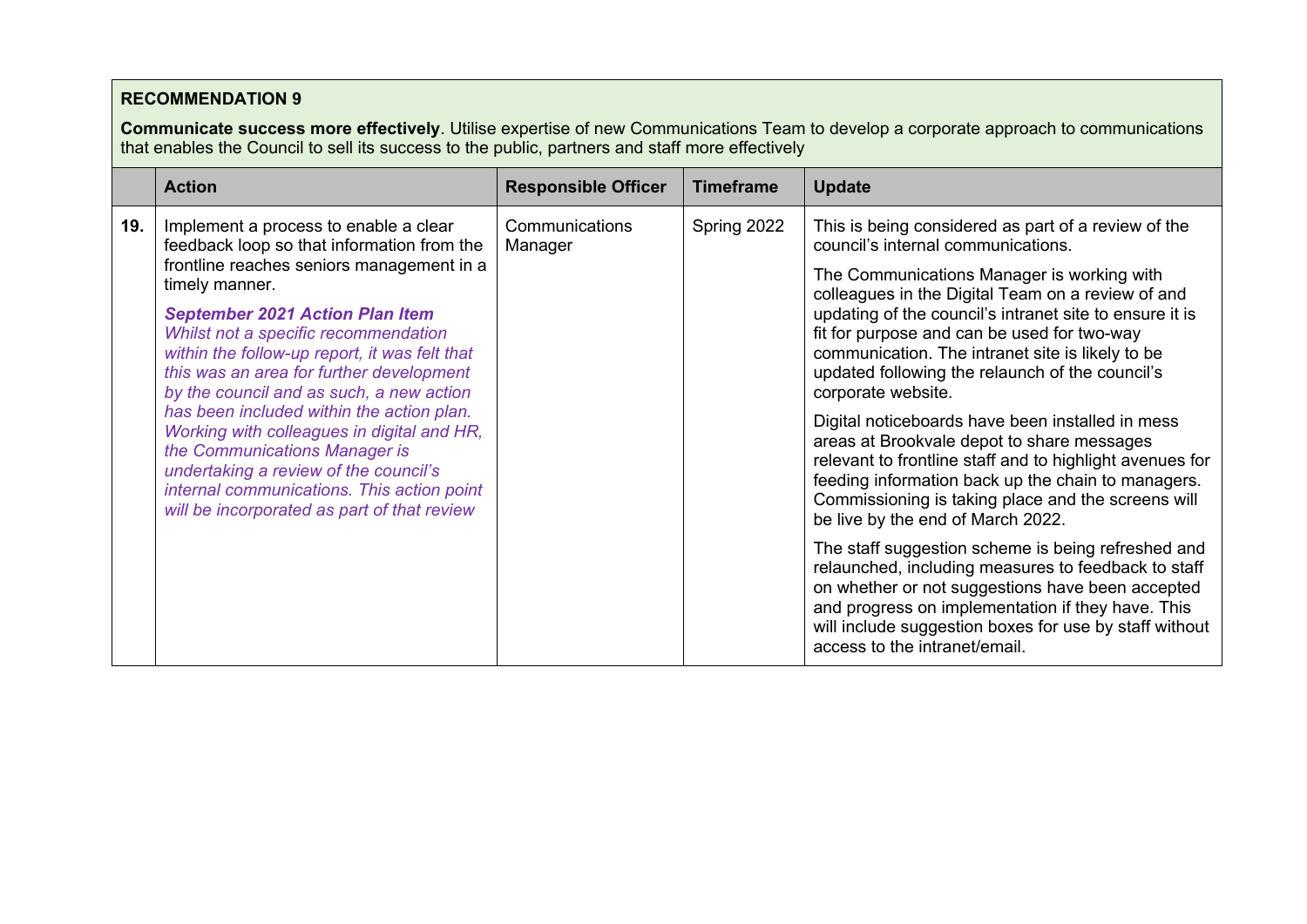**Review risk management**. Risk management should be reviewed to include issues such as property investment strategy and non-delivery of key developments

|     | <b>Action</b>                                                                                                                                                                                                                                                      | <b>Responsible Officer</b>                                          | <b>Timeframe</b> | <b>Update</b>                                                                                                                                                                                                                                                                                                                                                                                                                                                                                                                                                                                                                                                                                                                         |
|-----|--------------------------------------------------------------------------------------------------------------------------------------------------------------------------------------------------------------------------------------------------------------------|---------------------------------------------------------------------|------------------|---------------------------------------------------------------------------------------------------------------------------------------------------------------------------------------------------------------------------------------------------------------------------------------------------------------------------------------------------------------------------------------------------------------------------------------------------------------------------------------------------------------------------------------------------------------------------------------------------------------------------------------------------------------------------------------------------------------------------------------|
| 20. | Engage with Zurich Municipal to review<br>the council's overall approach to risk<br>management and implement any<br>recommendations as required.<br><b>October 2019 Action Plan Item</b><br>This action has been brought forward from<br>the previous action plan. | Corporate<br>Performance Manager<br><b>Wider Management</b><br>Team | <b>COMPLETE</b>  | As part of an overarching review of service<br>governance, a new 'showcase' or peer challenge<br>process has been implemented.<br>Through this new process, managers will present an<br>annual review of their services to the Corporate<br>Management Team, compete with business plans<br>and key project proposals for the financial year<br>ahead.<br>As an essential component of service planning, this<br>new process will therefore enable key service risks<br>to be further considered, reviewed and re-evaluated<br>in line with the expectations of the Corporate<br>Management Team, thereby delivering on the<br>proposal by Zurich Municipal for an increased level<br>of service risk scrutiny at a senior management |
|     |                                                                                                                                                                                                                                                                    |                                                                     |                  | level.                                                                                                                                                                                                                                                                                                                                                                                                                                                                                                                                                                                                                                                                                                                                |
|     |                                                                                                                                                                                                                                                                    |                                                                     |                  | This new approach to service planning, and<br>specifically that for service risk management, was<br>considered and endorsed through the<br>recommendations of a recent internal audit.                                                                                                                                                                                                                                                                                                                                                                                                                                                                                                                                                |

| Action | <b>Responsible Officer</b> | <b>Timeframe</b> | <b>Update</b> |
|--------|----------------------------|------------------|---------------|
|--------|----------------------------|------------------|---------------|